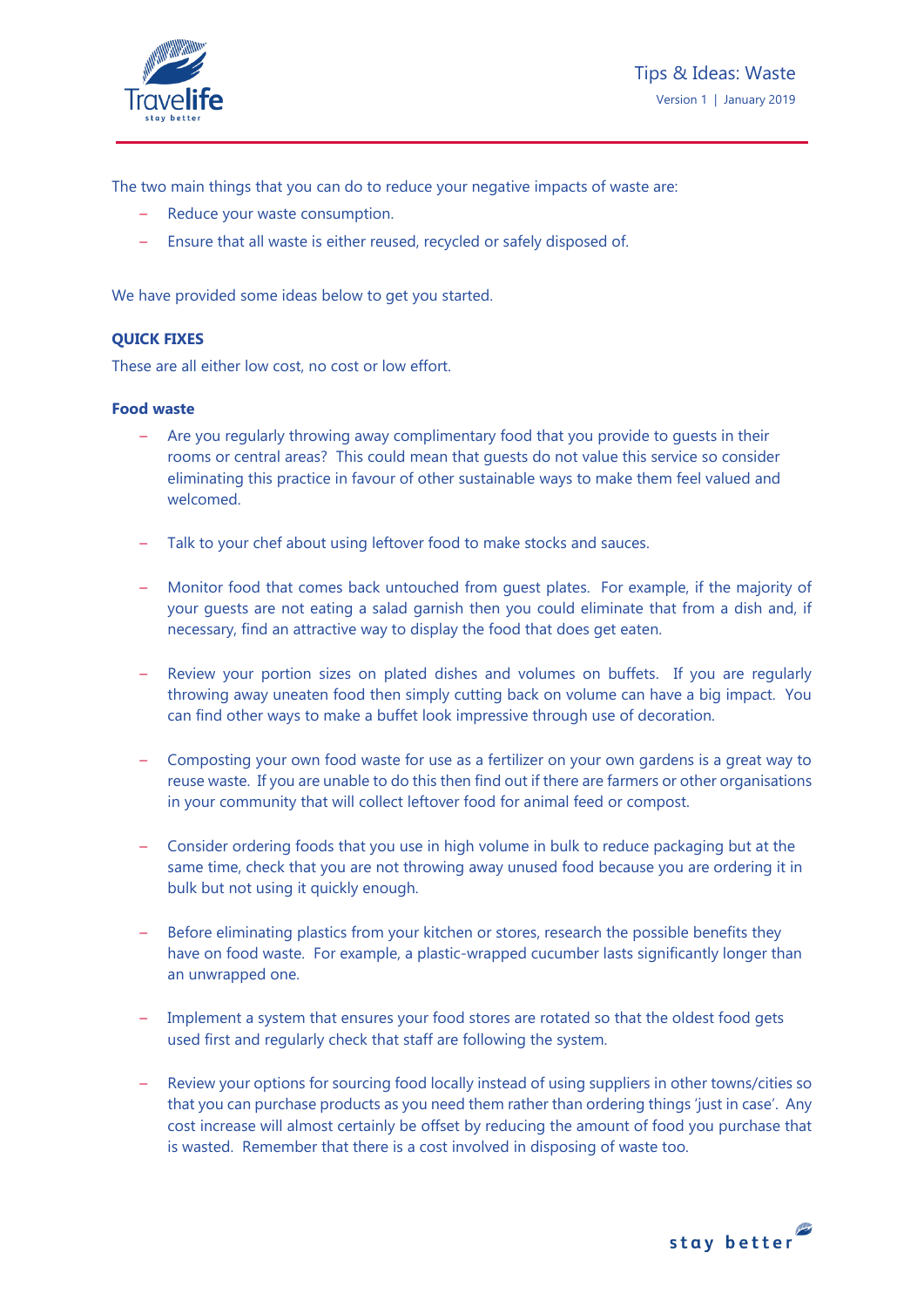- Regularly check the temperature and general condition of fridges, freezers and storerooms to make sure conditions are optimal to maintain the shelf life of food.
- Instruct kitchen staff on the importance of always closing fridge and freezer doors. This is a very common problem and can cause food items to spoil more quickly.

### **Plastic waste**

- Conduct a plastics assessment throughout your property to look for easy and quick ways to reduce, reuse or eliminate plastics.
- Serve drinks without plastic straws or stirrers and have a sustainable alternative such as paper straws or wooden stirrers available for guests that request them.
- Ask the suppliers of things like bathrobes and slippers to stop using plastic wrapping.
- Replace plastic laundry bags with washable fabric bags that can be reused.
- Review your consumable guest room amenities (soaps, shampoos, pens etc.) and eliminate ones that guests do not use very often, instead having them available on request. For example, do your guests really need cotton buds or plastic shoe horns? For items that guests do appreciate, look for sustainable alternatives that do not use plastic and/or are easy to recycle. For example, soap that is wrapped in sustainably sourced paper instead of plastic or replacing plastic pens with sustainably produced pencils.
- Stop using plastic hygiene strips on guest toilets.
- Eliminate plastic wrapping or covers from glasses and cups in guest rooms. If you are worried that a guest will complain, have a small stock available for housekeeping to use only for a guest that has complained.
- If you use plastic bin liners, consider tipping their contents into a larger bag and reusing them until they are soiled or damaged. In some areas you may be able to eliminate them and simply wipe out bins instead.
- Reuse plastic cleaning product containers to create no-cost spill trays for your chemicals. First you need to make sure that the container did not contain any harmful substances, is clean, is made of a plastic that is robust enough to handle a spill and has enough volume to contain a spill. Then you can cut the container in half lengthways or cut the top off to make a spill tray big enough for a smaller chemical container.
- Consider if there are ways to reduce the plastic key cards you consume. You could encourage guests to hand them in and ask them if they need more than one card instead of automatically issuing two.

#### **Paper and cardboard waste**

Stop using hygiene strips on quest toilets.

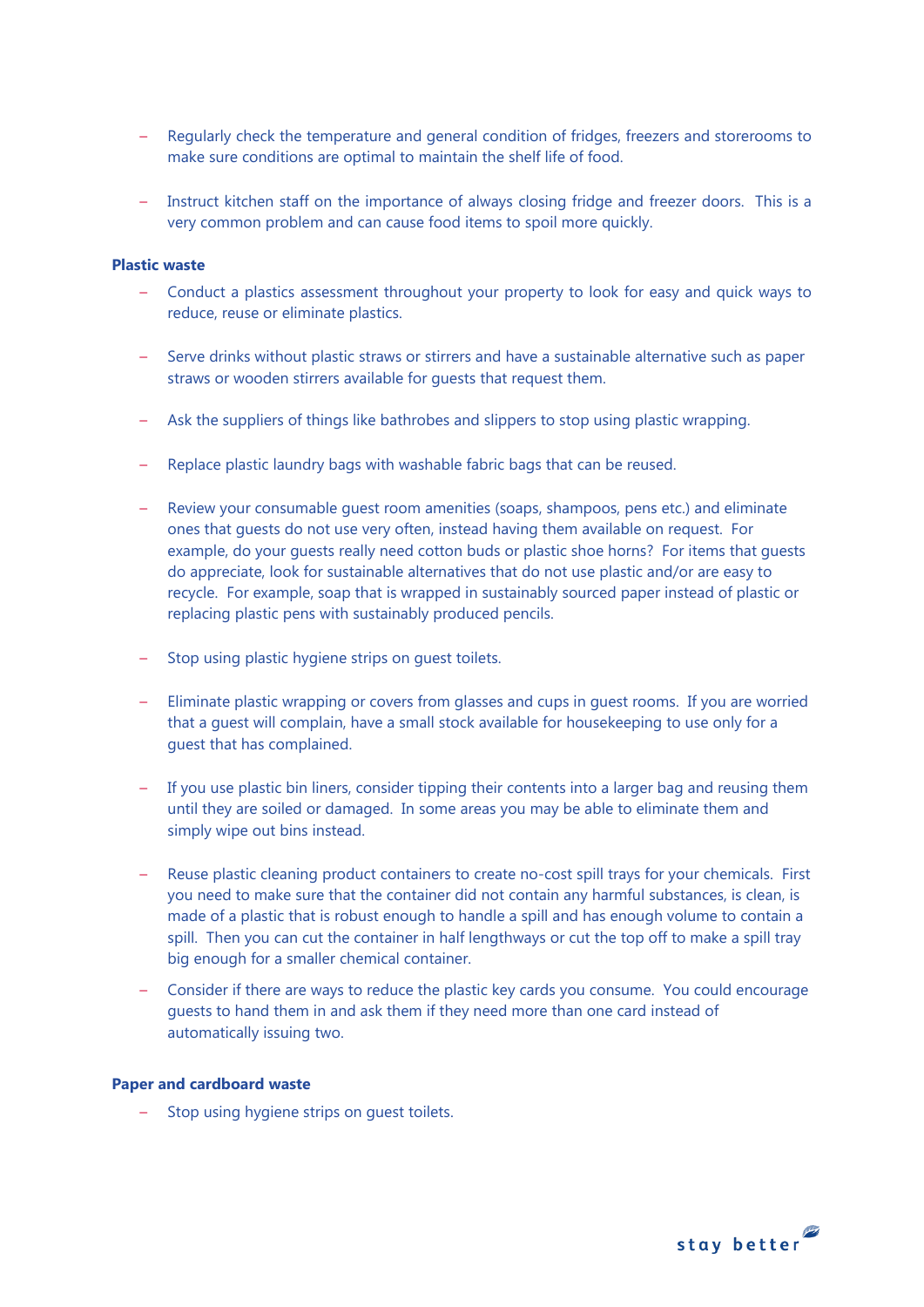- Eliminate paper or card covers from glasses and cups in guest rooms. If you are worried that a guest will complain, have a small stock available for housekeeping to use only for a guest that has complained.
- Consider asking guests if they want a coaster or napkin with their drink instead of offering them automatically.
- Set your computers and printers to print double-sided and in black and white by default. This can save a lot of paper and ink toner.
- Before you print the final bill for a guest, ask if they would prefer you to e-mail it to them.
- Stop putting guest bills into envelopes or folders. If you think this is an important part of your service, considering asking guests if they would like one first.
- Consider if there are ways to reduce the amount of key card holders you use or at least making sure they are recycled by encouraging guests to hand them back in.
- Provide guest feedback surveys online and let guests know this is an option. This should reduce the amount of paper or card surveys you have to produce.
- Review the printed sales and marketing materials you produce. There is a good chance you will find that you are throwing away more unused materials than in previous years as people move to using websites, apps, videos, e-brochures and PowerPoint presentations to promote their business. This is particularly true if you are promoting to the travel industry at things like trade shows. Consider including information on where and how to view your materials on a business card or a smaller flyer.
- Assess if guests are finding the printed materials you put in rooms (magazines, newspapers, TV guides) useful. If housekeeping report that these are usually untouched, then consider eliminating them and instead leaving a small card saying that these are available on request.
- If you are providing all guests with a complimentary newspaper each morning then stop! Many people now get their news online. Have reception ask guests on check-in if they would like a complimentary newspaper and ensure night staff have information about which rooms have requested this.

### **General procurement**

- Using different types and makes of lighting on the same circuit reduces the life span of bulbs, so always purchase the same brand and technology.
- Buy recycled ground glass for pool filters instead of sand.
- Verify that any waste collection suppliers are disposing of your waste in a sustainable manner. If not, you might be able to change to a different supplier or pressure your existing one to improve their performance.
- Ask your suppliers to reduce, reuse or eliminate packaging. If that is not possible then ask them to find more sustainable alternatives, e.g. using recycled shredded paper to protect

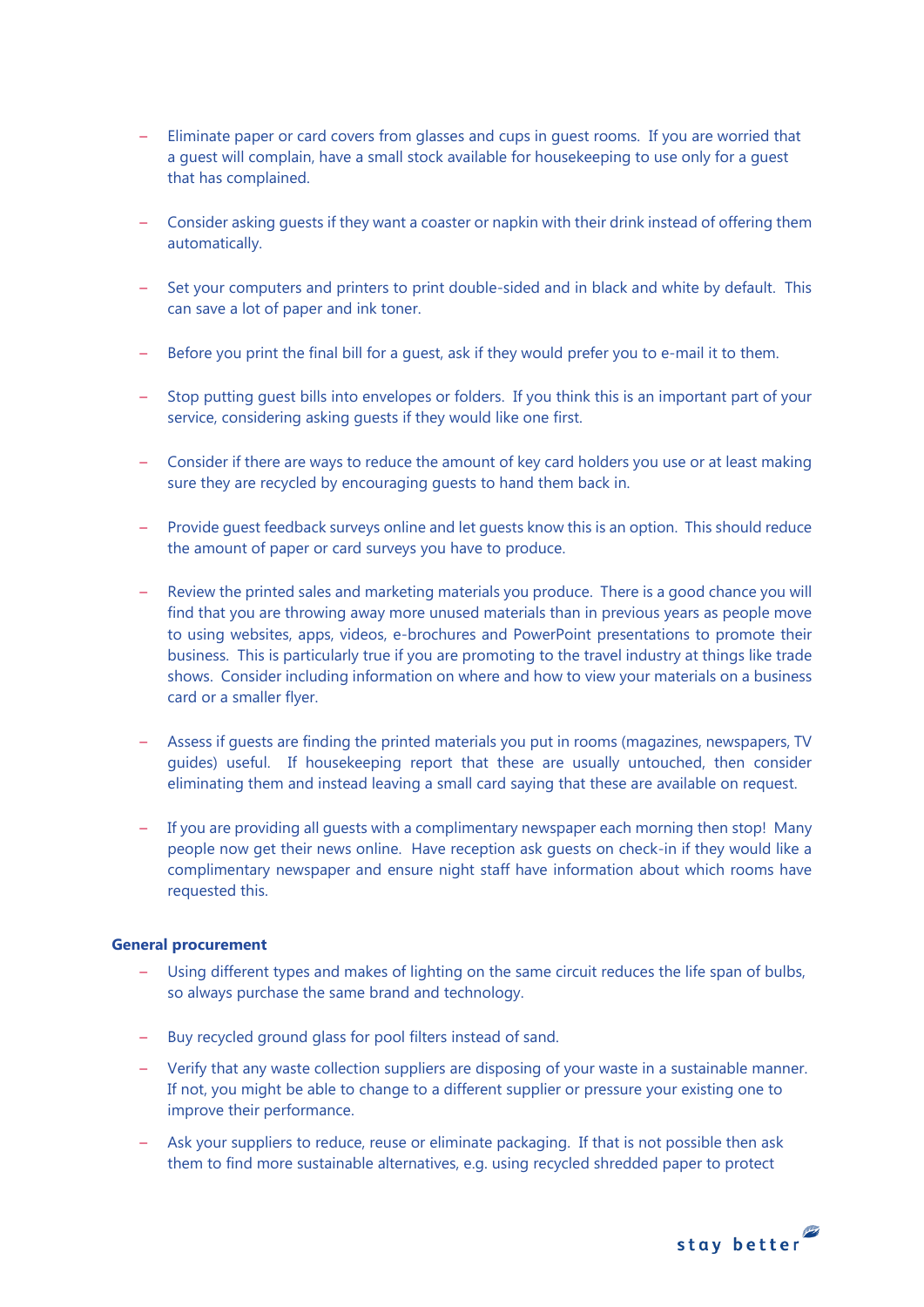fragile items instead of polystyrene. You might be able to return the shredded paper to them so they can reuse it.

– Dedicate some time to checking that products that claim they are environmentally friendly or biodegradable definitely are. For example, some plastics claim to be biodegradable yet still take decades to degrade, do not degrade in marine environments and/or release toxic chemicals during the process.

### **General**

- Is there any waste that a local art group, community group, charity or school could use? There are numerous ideas to explore here that also help with your community engagement efforts:
	- A homeless charity or women's shelter might appreciate guest bathroom amenities or good quality leftover food.
	- A hospital or care home might like to have magazines and books that guests have left behind.
	- A local school or college might be able to use things like menus and brochures for tourism and hospitality courses.
	- An animal shelter might appreciate clean blankets, towels or bathrobes that you are replacing.
	- Discussions with local artists and art teachers could lead to many unique ideas. For example, we know of one hotel that had chandeliers made from wine bottles and another that had their Christmas tree made from water bottles.
- Can you use any of your waste for guest activities such as a children's programme? For example, plastic bottle tops can make good paint containers and there are numerous art and craft activities for children that could use old magazines, newspapers, cardboard boxes, egg cartons and old brochures.
- Your staff are a great resource to help you find sustainability solutions so ask them for help. For example, a staff member might know of a school or kindergarten that will collect your used egg cartons or plastic bottle tops for artwork. Initiatives like this are a great way to engage your staff, support your community and to reduce your environmental impact.
- Put information in guest rooms reminding them about ways to help reduce pollution and greenhouse gas emissions by reducing waste during their stay.
- Put information in staff areas about the importance of reducing and properly disposing of waste.
- Frequently check bins to ensure that your staff are properly disposing of waste. If they are, be sure that praise is given. If they are not, add training or signage as necessary.
- Make sure that recycling bins have clear signs so that it is easy for anyone to understand how to separate their waste. Graphics work much better than text but if you do go for text, make sure it is available in the main languages of your guests.
- Assess what guests are putting in your rubbish bins. You may find that most items are bottles, cans, food or paper-based waste, all of which can be recycled. Adding more recycling

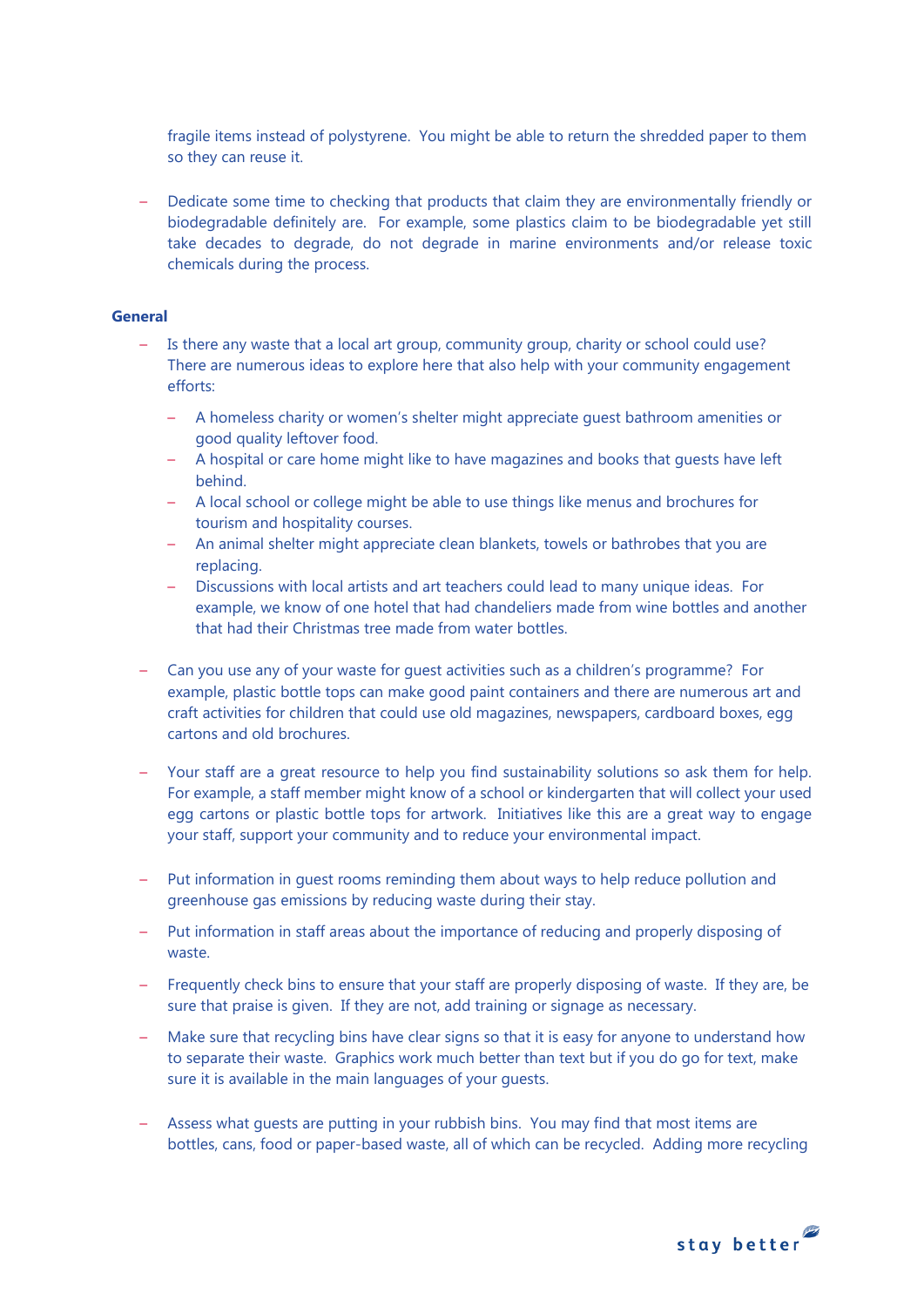bins will make it easy for guests to recycle, perhaps you could re-designate some of your general waste bins as recycling bins.

- Some bars give guests the bottle and/or can with a glass when they serve a drink, so that the guest can pour it themselves. Consider ending this practice in places where guests might take the can or bottle away with them and not dispose of it properly.
- How can you help your guests to dispose of waste properly when they check out? If you check with your housekeeping staff you may find that many guests leave behind things like sunscreen, shampoos, shopping bags and packaging from shopping. Consider if there are better ways for you to ensure these things are reused or recycled.
- Proper use can increase the life span of equipment. Train your staff to use equipment in the most efficient way possible. Consider things like the optimal load in a washing machine, the correct heat setting on a dryer, the best temperature setting in a fridge or the optimal power level of a vacuum cleaner.
- Batteries are extremely harmful to the environment if not disposed of properly and often guests will throw them into general waste so that our Members do not realise the extent of the problem, or have an opportunity to fix it. Find out if there is a sustainable disposal method for them in your destination and if possible, encourage guests and staff to hand in used batteries so you can ensure they are disposed of correctly.

# **MODERATE COST AND EFFORT**

- Replace individual bathroom amenities such as soap and shampoo with dispensers that can be refilled from a bulk supply. This will reduce plastic waste and operating costs.
- Growing you own herbs, vegetables or fruit has many benefits:
	- Providing you adjust menus according to when items can be harvested, you can reduce spoiled food and increase the freshness of dishes by picking what you need each day.
	- You can use compost from your own food waste as fertiliser.
	- You can engage guests with things like seasonal cooking classes, featuring seasonal dishes from your own gardens or educating them about herbs, fruit and vegetables that are of special significance to your destination.
	- You can engage your community by donating unused produce or teaming up with local schools or charities to offer training programmes about growing food, gardening and how to reduce food waste.
	- Growing plants that are native to your region will support biodiversity and important wildlife such as bees, butterflies and birds.
	- If you are unable to grow your own garden you could partner up with a community group or other businesses to create a shared facility.

## **HIGHER INVESTMENT WITH LONG-TERM REWARDS**

– Consider moving any chemical, fuel or waste storage structures so they are well away from natural resources in the event of a leak or spill. Even a small amount of a toxic chemical leaked into the ocean or a stream can have a serious and lasting impact on water quality, plants and wildlife, potentially harming humans too. Build any new structures to be robust, to have adequate ventilation, to keep out wildlife and to safely contain leaks and spills according to the latest standards.